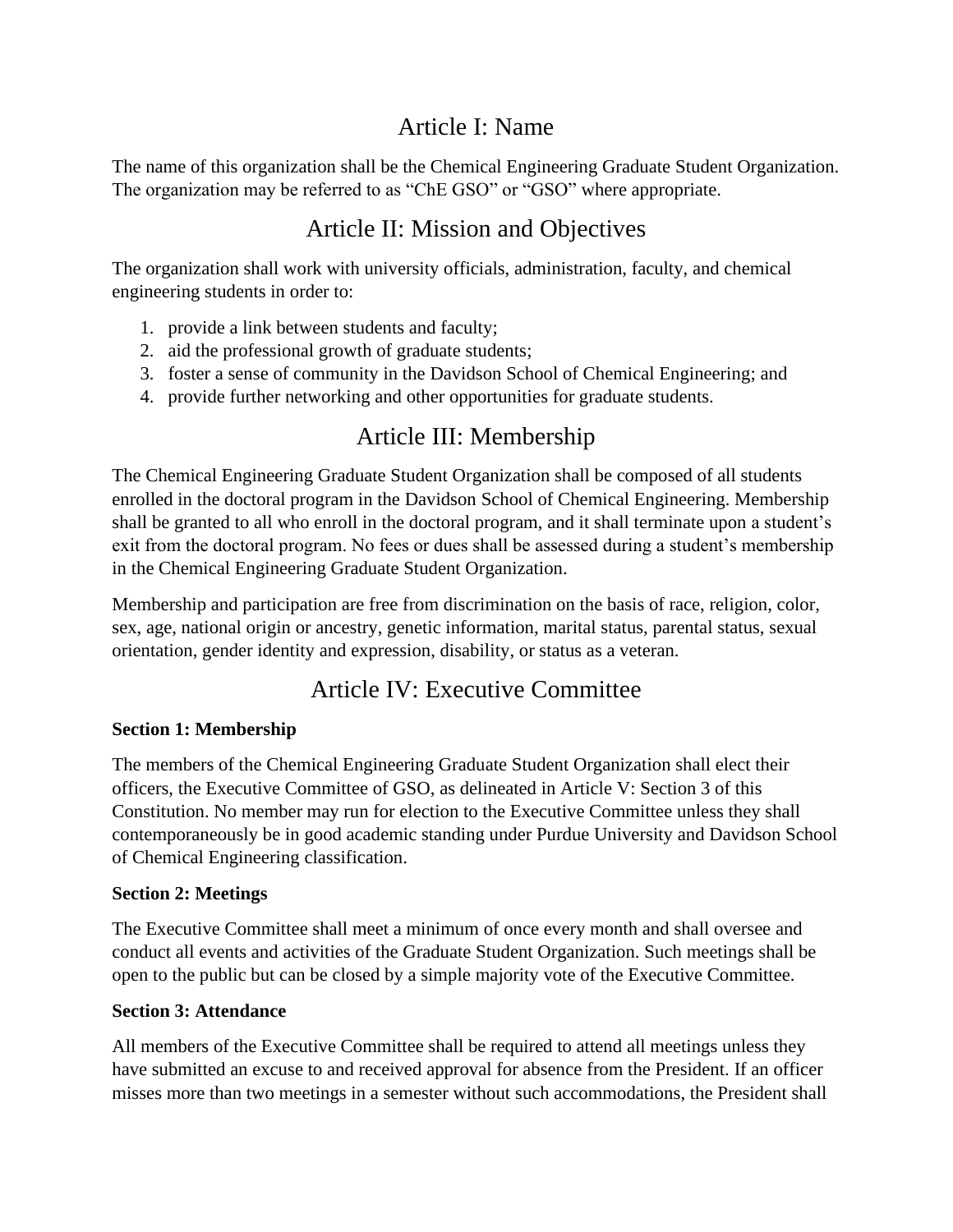provide a warning to the requisite officer that their attendance is required at meetings. In case of any additional unexcused absences, the Executive Committee shall have the authority, if it so chooses, to order that the requisite office be vacated.

## Article V: Procedures

### **Section 1: Adoption of the Constitution**

Upon the adoption of this Constitution ("the 2020 Constitution"), the Purdue University Chemical Engineering Graduate Student Organization Constitution of 2007 ("the 2007 Constitution") hereby stands abrogated and replaced by this Constitution.

#### **Section 2: Continuance**

The current officers and members of the Chemical Engineering Graduate Student Organization shall continue in their positions *nunc pro tunc* until the next election.

#### **Section 3: Elections**

Elections for all Executive Committee officers shall be held at least one week prior to the start of the annual Summer Term and after the Chemical Engineering Professional Graduate Student Organization's elections. Upon election, the Executive Committee shall maintain their offices beginning May  $15<sup>th</sup>$  of the contemporaneous year and terminate on May  $14<sup>th</sup>$  of the following calendar year. Elections shall be supervised and certified by the contemporaneous President and shall be conducted by the method of Instantaneous Runoff Voting. If the contemporaneous President is a candidate for office, elections shall be supervised and certified by the Faculty Advisor who may delegate that responsibility with the advice and consent of the Executive Committee.

## **Section 4: Quorum and Rules**

Half of all members of the Executive Committee shall constitute a quorum to conduct business. For the first meeting upon adoption of this Constitution, Robert's Rules of Order Newly Revised shall govern as the rules of procedure. Afterwards, the Executive Committee shall make the rules for its own procedures and conduct its proceedings accordingly. All points to be considered in the Executive Committee shall be posed only as either Yea or Nay options with a majority required for the Yeas to carry the vote.

When elections or votes are to be cast by the full membership of GSO, unreturned ballots shall be considered to be abstentions. This provision shall be communicated to the full membership when elections and otherwise full membership votes occur.

## **Section 5: Meetings**

Meetings of the Executive Committee shall be presided over by the President. If the President is absent, the presiding officer shall be the Vice President. If both the President and Vice President are absent, the Executive Committee shall select its temporary presiding officer.

## **Section 6: Academic Standing**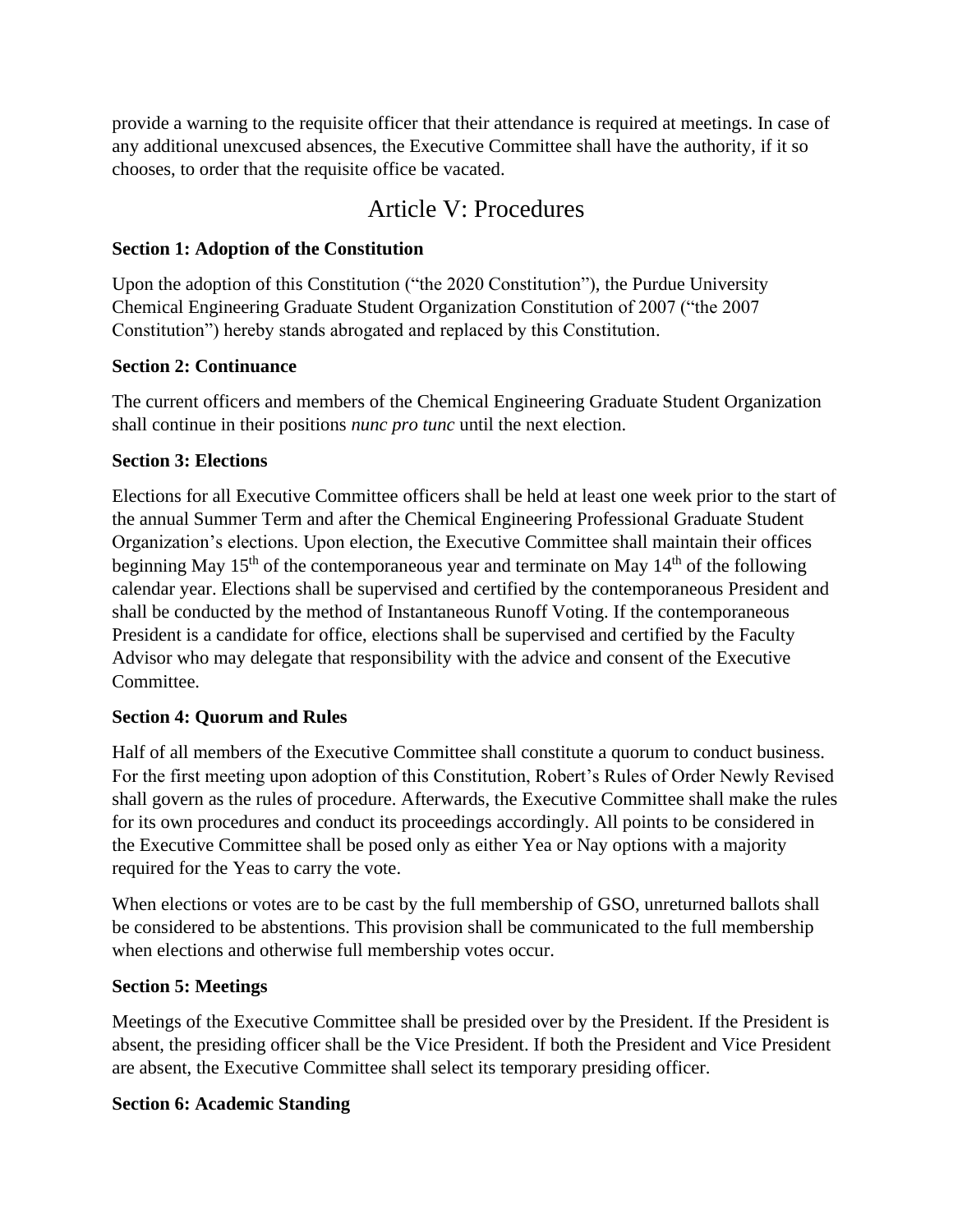All members of the Executive Committee must maintain good academic standing with Purdue University and the Davidson School of Chemical Engineering in order to hold their offices. If a member's academic standing shall decrease below this threshold, they shall inform the Faculty Advisor and the President, which event shall automatically vacate their office.

#### **Section 7: Vacancies**

Upon the vacancy of an office, the President shall decide, with the Executive Committee's advice and consent, how to fill the vacancy. The President may call a special election to fill the remainder of the office's contemporaneous term with the Executive Committee's advice and consent, or the president may appoint with the Executive Committee's advice and consent a member to fill the remainder of the office's contemporaneous term.

#### **Section 8: Presiding Officer**

In any case where the President cannot or will not fulfill their duties, the Vice President shall act as the President until such a time where the President can and will resume their duties. If the President shall vacate their office, the Vice President shall become the President, and the provisions of Article V: Section 7 shall be used to fill the Vice Presidency's vacancy.

# Article VI: Officers

The Executive Committee shall be composed of the following offices with their duties appended.

#### **Section 1: President**

The President shall be:

- 1. the presiding officer at all meetings of the Executive Committee;
- 2. chief executive of the Chemical Engineering Graduate Student Organization;
- 3. required to oversee and certify all election results as outlined in Article V: Section 3;
- 4. oversee the planning and execution of the annual Chemical Engineering Graduate Student Symposium as outlined in Article VII; and
- 5. liaise with the Davidson School of Chemical Engineering and Purdue University administration on behalf of students in the doctoral studies program.

Any candidate for the Presidency must have served on the Executive Committee for at least one full academic year prior to assuming the office.

The President shall not simultaneously hold another office in the Executive Committee.

#### **Section 2: Vice President**

The Vice President shall:

- 1. be the Treasurer of the Chemical Engineering Graduate Students Organization;
- 2. keep accounts, deposit the organization's funds, and make expenditures in a manner approved by the Business Office for Student Organizations
- 3. fulfill the President's duties when required; and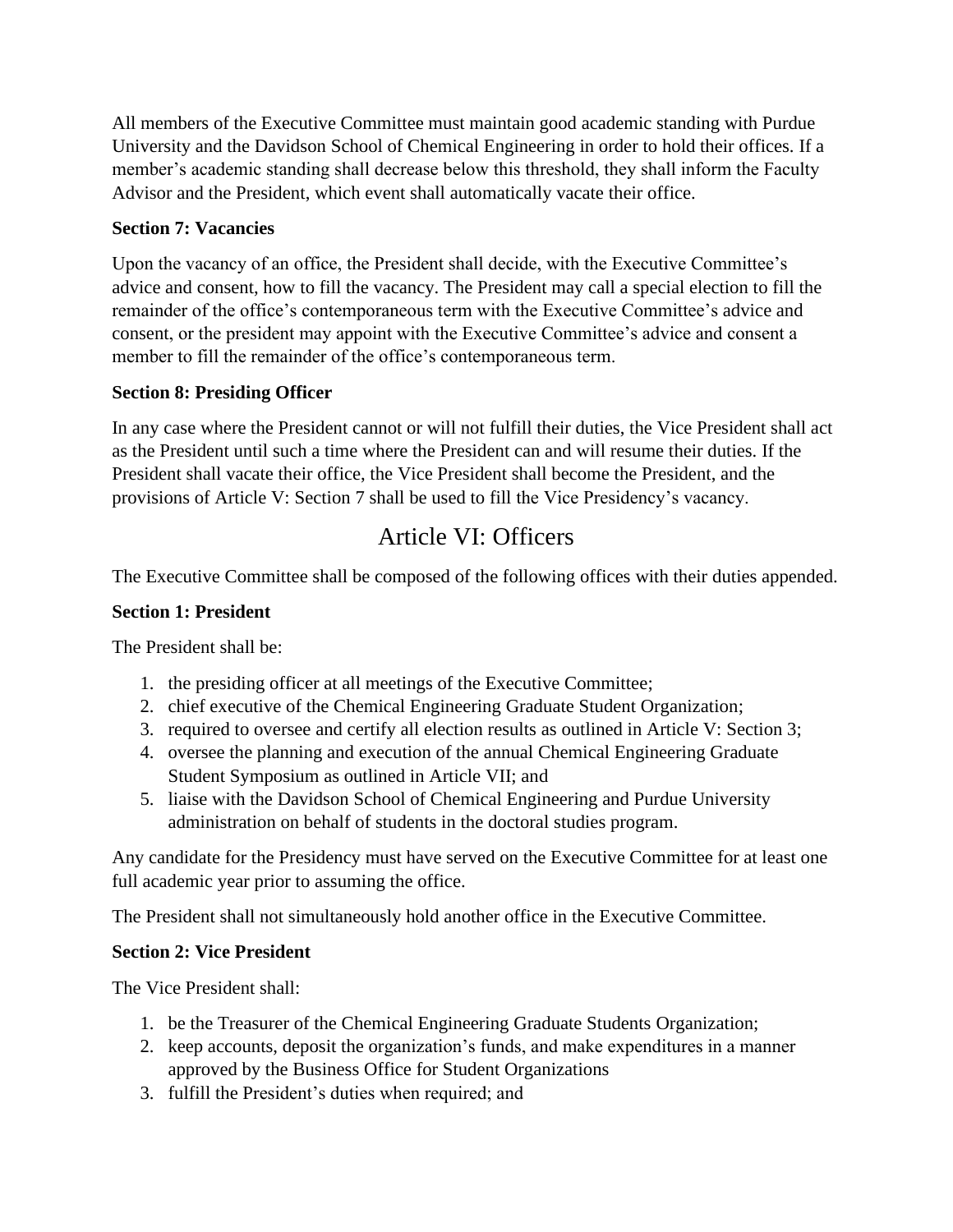4. oversee all operations of GSO.

The Vice President shall not simultaneously hold another office in the Executive Committee.

#### **Section 3: Co-Curricular Director**

The Co-Curricular Director shall oversee and organize, on behalf of GSO, all initiatives involving administration or faculty.

#### **Section 4: Outreach Director**

The Outreach Director shall oversee and organize, on behalf of GSO, all initiatives involving current GSO members to engage with the community through activities including engagement with local elementary and secondary schools. The Outreach Director may work with the Sustainability Director for large outreach efforts.

#### **Section 5: Sustainability Director**

The Sustainability Director shall oversee and organize, on behalf of GSO, all initiatives concerning sustainability including recycling, clothing drives, food drives, and other such outreach events. The Sustainability Director may work with the Outreach Director for large outreach efforts.

#### **Section 6: Social Director**

The Social Director shall oversee and organize, on behalf of GSO, all extracurricular initiatives not otherwise assigned within this Constitution.

## **Section 7: Student Advocacy Officer**

The Student Advocacy Officer shall:

- 1. be the first point of contact for all students in the Davidson School of Chemical Engineering on behalf of GSO;
- 2. liaise with the School and University on behalf of GSO and the School's graduate students;
- 3. maintain the anonymous feedback tool for GSO;
- 4. serve as the representative of GSO and graduate students on the School's Graduate Committee; and
- 5. have the sole privilege of casting votes on behalf of GSO and graduate students at the Graduate Committee.

Notwithstanding the provisions of Clause 5 of this Section, if the Graduate Committee provides additional voting positions to members of GSO, the President may appoint with the advice and consent of the Executive Committee those who shall exercise this privilege.

## **Section 8: First-Year Representatives**

There shall be two First-Year Representatives who shall: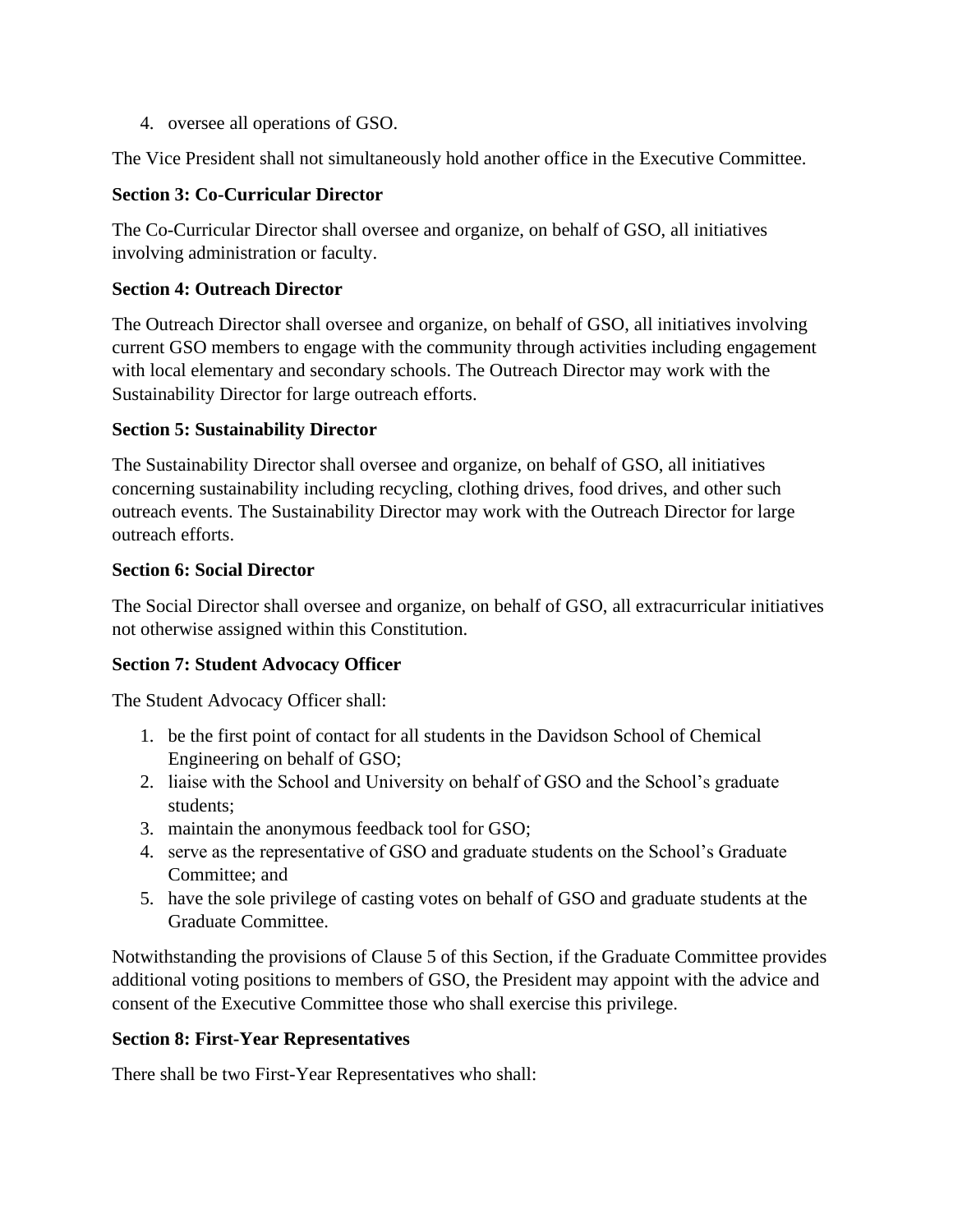- 1. provide a smooth transition for incoming students into the doctoral program;
- 2. establish a connection with the first-year students in the doctoral program and the student body writ large; and
- 3. maintain communication and represent the interests of the first-year body at the Executive Committee and the Davidson School of Chemical Engineering.

The first-year representatives shall be elected from the contemporaneous class of first-year students; in the event that no contemporaneous first-year students wish to occupy these offices, this requirement shall be suspended for that particular academic year and shall resume the following academic year.

#### **Section 9: Safety Director**

The Safety Director shall:

- 1. be the chair of the Chemical Engineers for Safety Seminar ("ChESS");
- 2. work to expand awareness of safety protocol within the Davidson School of Chemical Engineering; and
- 3. liaise with students at large on matters of safety.

#### **Section 10: Sports Director**

The Sports Director shall organize and oversee, on behalf of GSO, all intramural and sportsrelated initiatives of GSO.

#### **Section 11: Communications Director**

The Communications Director shall:

- 1. oversee all public-facing avenues of GSO;
- 2. make readily available copies of this Constitution;
- 3. take and maintain accurate minutes of all meetings of the Executive Committee;
- 4. provide for the public all meeting minutes of the Executive Committee; and
- 5. manage GSO's social and all other media accounts.

## **Section 12: PGSG Representative**

The PGSG Representative shall:

- 1. represent the School's doctoral studies body on the Purdue Graduate Student Government ("PGSG");
- 2. advocate on behalf of the School's students to the university administration; and
- 3. report to GSO the proceedings of PGSG.

## **Section 13: Faculty Advisor**

The Faculty Advisor of GSO shall be appointed by the School and shall be considered a member of the Executive Committee. However, they shall be excluded from the quorum. Advisors may not vote or hold additional office in the organization.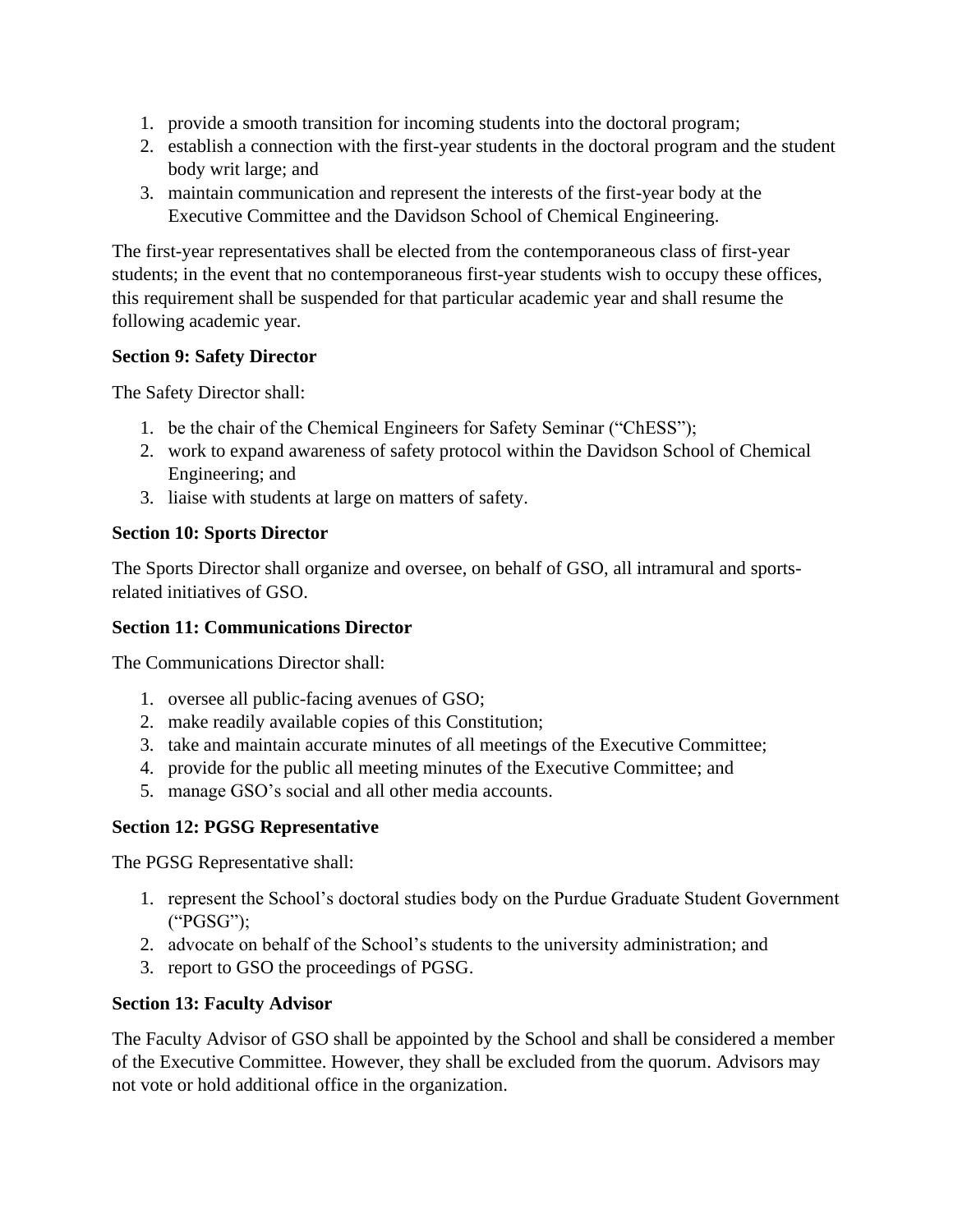#### **Section 14: Staff Advisor**

The Staff Advisor of GSO shall be appointed by the School and shall be considered a member of the Executive Committee. However, they shall be excluded from the quorum. Advisors may not vote or hold additional office in the organization.

#### **Section 15: Other Officers**

The President and Vice President may, with the Executive Committee's advice and consent, appoint additional officers to the Executive Committee within their discretion. The temporary office(s) shall cease to exist upon the proceeding election.

## Article VII: Graduate Research Symposium

GSO shall organize and carry out an annual research symposium to facilitate industrial recruitment, provide professional opportunities for the full membership, and serve as a method of advertising the department's research efforts to the incoming first year class. A committee shall be formed by the Executive Committee to plan the event in May. The committee shall consist of at least one of each of the following positions:

- 1. committee head;
- 2. publications coordinator;
- 3. scheduling coordinator;
- 4. poster session coordinator;
- 5. judging coordinator;
- 6. refreshment coordinator;
- 7. general planning coordinator;
- 8. industrial packet coordinator; and
- 9. industrial liaison.

## Article VIII: Amendments

Any member of the Chemical Engineering Graduate Student Organization may propose amendments to this Constitution. Such proposals must be submitted to the President or the Vice President in writing and distributed amongst the officers for review. No more than two months may pass before a ratification vote on said amendment is held within the Executive Committee. Amendments may be ratified either by a two-thirds vote of the Executive Committee or a 60% vote of the full membership of the Chemical Engineering Graduate Student Organization. Upon ratification, amendments to this Constitution become fully integrated within its framework. All amendments to the constitution are subject to the approval of the Office of Student Activities and Organizations. They may not take effect until they have been approved.

## Article IX: Impeachment and Removal

**Section 1: Process**